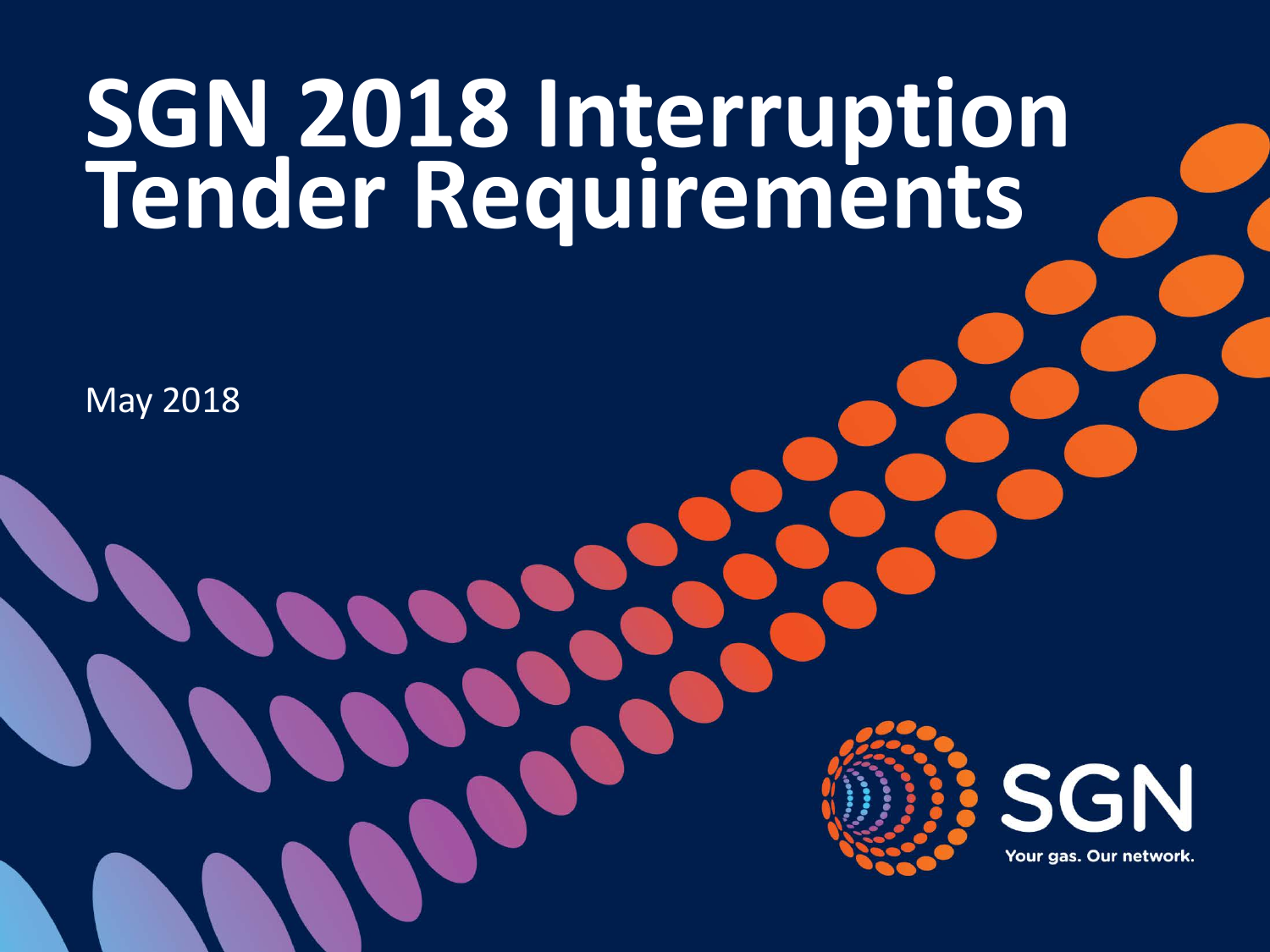# **2018 Interruption Tender Process**

SGN publish Interruption Requirements 4 May 2016

Tender window opens Monday 5 June 2018

Tender window closes Friday 15 June 2018

On or before 26 July SGN publish results of the Interruption Tender Process



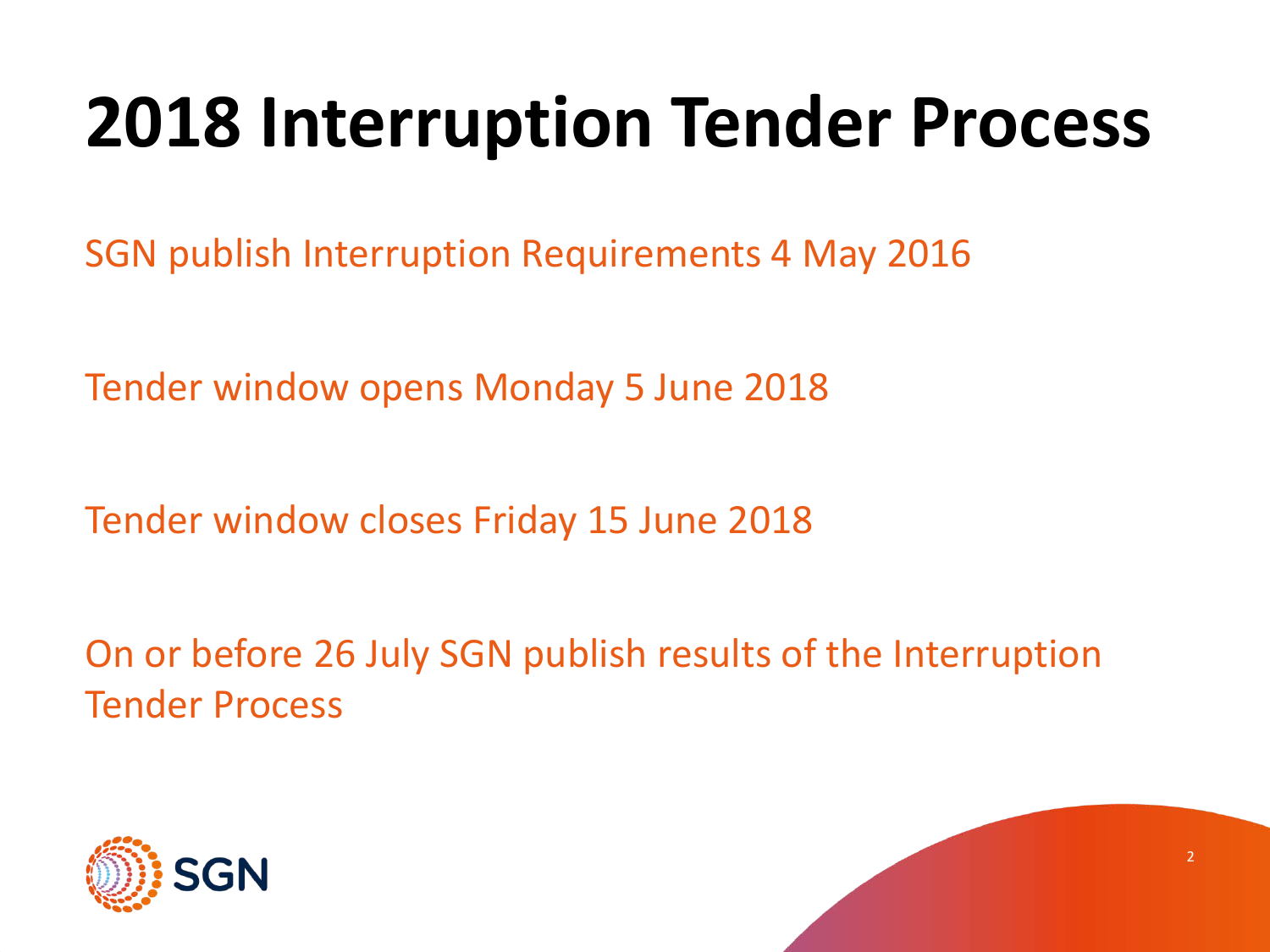# **2018 Annual Interruption Requirements**

SGN has published it's Interruption Requirements, details are summarised below or on the SGN website under Publications;Interruption

www.sgn.co.uk

or contact for assistance

- Leyon Joseph tel  $02380816730$
- Scott Duncan tel 01293 818256
- Email network.capacity@sgn.co.uk



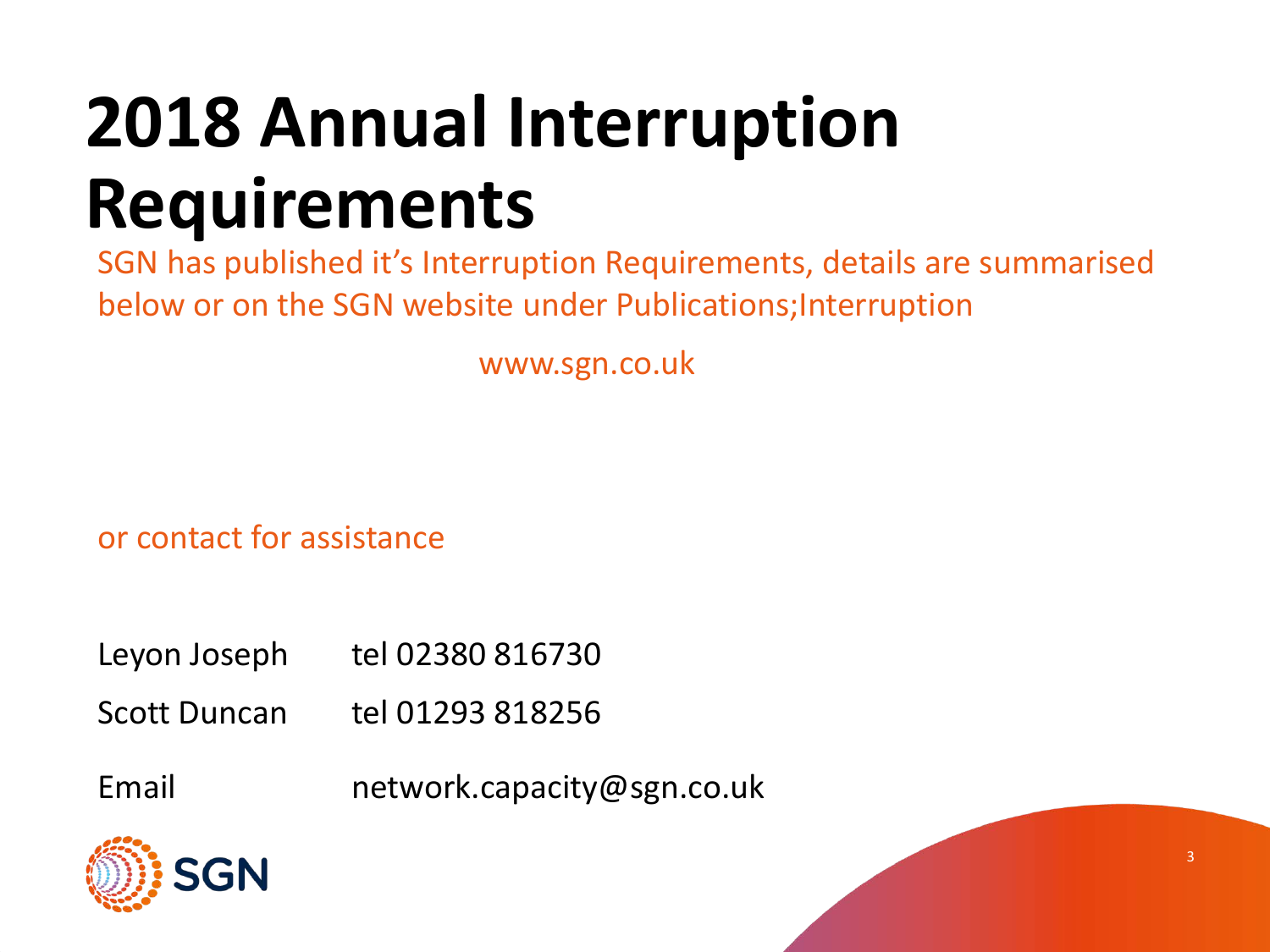### **Scotland - Requirements**

| Location ID                                                     | Scotland Zone; East Lothian |            |            |            |  |  |
|-----------------------------------------------------------------|-----------------------------|------------|------------|------------|--|--|
| Location description                                            | East Lothian IP             |            |            |            |  |  |
| Postcode boundaries (outcodes)                                  | EH33, EH34, EH41            |            |            |            |  |  |
| Contract start date                                             | 01/10/2020                  | 01/10/2021 | 01/10/2022 | 01/10/2023 |  |  |
| Contract end date                                               | 30/09/2021                  | 30/09/2022 | 30/09/2023 | 30/09/2024 |  |  |
| Minimum number of interruptible days                            | 10                          | 10         | 10         | 10         |  |  |
| Maximum number of interruptible days                            | 30                          | 30         | 30         | 30         |  |  |
| Aggregate interruptible capacity quantity<br>required (SOQ) kWh | 200,000                     | 200.000    | 200,000    | 200,000    |  |  |

| Location ID                                                     | Scotland Zone; South Edinburgh               |            |            |            |            |  |  |
|-----------------------------------------------------------------|----------------------------------------------|------------|------------|------------|------------|--|--|
| Location description                                            | Edinburgh                                    |            |            |            |            |  |  |
| Postcode boundaries (outcodes)                                  | EH8, EH9, EH10, EH11, EH13, EH16, EH22, EH25 |            |            |            |            |  |  |
| Contract start date                                             | 01/10/2019                                   | 01/10/2020 | 01/10/2021 | 01/10/2022 | 01/10/2023 |  |  |
| Contract end date                                               | 30/09/2020                                   | 30/09/2021 | 30/09/2022 | 30/09/2023 | 30/09/2024 |  |  |
| Minimum number of interruptible<br>days                         | 10                                           | 10         | 10         | 10         | 10         |  |  |
| Maximum number of interruptible<br>days                         | 45                                           | 45         | 45         | 45         | 45         |  |  |
| Aggregate interruptible capacity<br>quantity required (SOQ) kWh | 600,000                                      | 600,000    | 600,000    | 600,000    | 600,000    |  |  |



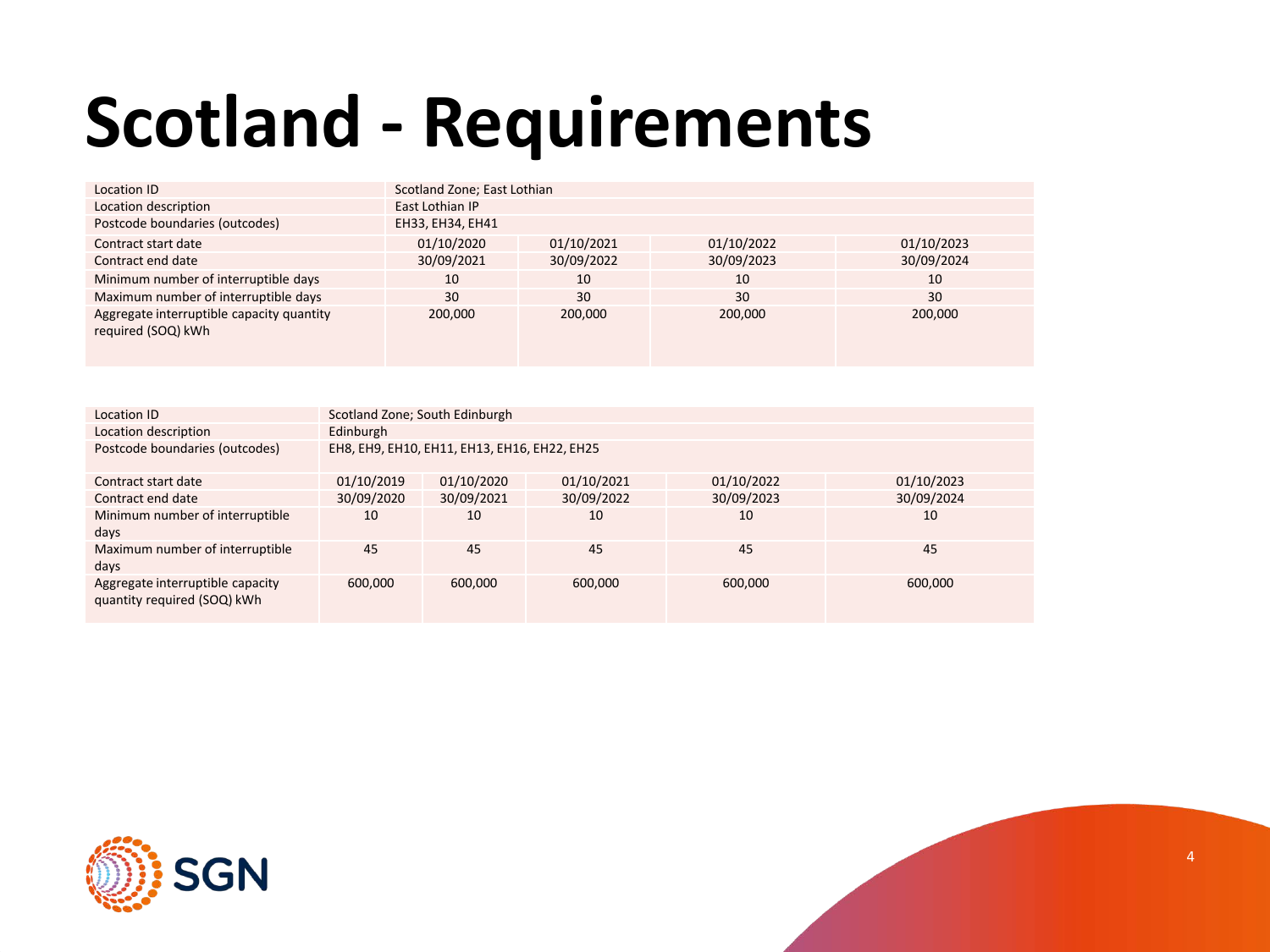### **Scotland - Requirements**

| Location ID                                                        | Scotland Zone; Glasgow             |            |            |            |            |  |  |
|--------------------------------------------------------------------|------------------------------------|------------|------------|------------|------------|--|--|
| Location description                                               | <b>Glasgow City</b>                |            |            |            |            |  |  |
| Postcode boundaries<br>(outcodes)                                  | G1, G3, G4, G5, G12, G14, G21, G31 |            |            |            |            |  |  |
| Contract start date                                                | 01/10/2019                         | 01/10/2020 | 01/10/2021 | 01/10/2022 | 01/10/2023 |  |  |
| Contract end date                                                  | 30/09/2020                         | 30/09/2021 | 30/09/2022 | 30/09/2023 | 30/09/2024 |  |  |
| Minimum number of<br>interruptible days                            | 10                                 | 10         | 10         | 10         | 10         |  |  |
| Maximum number of<br>interruptible days                            | 45                                 | 45         | 45         | 45         | 45         |  |  |
| Aggregate interruptible<br>capacity quantity required<br>(SOQ) kWh | 300,000                            | 300,000    | 300,000    | 300,000    | 300,000    |  |  |

| Location ID                                                        | Scotland Zone; Inverness |            |            |            |            |  |  |  |
|--------------------------------------------------------------------|--------------------------|------------|------------|------------|------------|--|--|--|
| Location description                                               | <i>Inverness</i>         |            |            |            |            |  |  |  |
| Postcode boundaries                                                | IV1, IV2, IV4            |            |            |            |            |  |  |  |
| (outcodes)                                                         |                          |            |            |            |            |  |  |  |
| Contract start date                                                | 01/10/2019               | 01/10/2020 | 01/10/2021 | 01/10/2022 | 01/10/2023 |  |  |  |
| Contract end date                                                  | 30/09/2020               | 30/09/2021 | 30/09/2022 | 30/09/2023 | 30/09/2024 |  |  |  |
| Minimum number of                                                  | 10                       | 10         | 10         | 10         | 10         |  |  |  |
| interruptible days                                                 |                          |            |            |            |            |  |  |  |
| Maximum number of                                                  | 45                       | 45         | 45         | 45         | 45         |  |  |  |
| interruptible days                                                 |                          |            |            |            |            |  |  |  |
| Aggregate interruptible<br>capacity quantity required<br>(SOQ) kWh | 200,000                  | 200,000    | 200,000    | 200,000    | 200,000    |  |  |  |